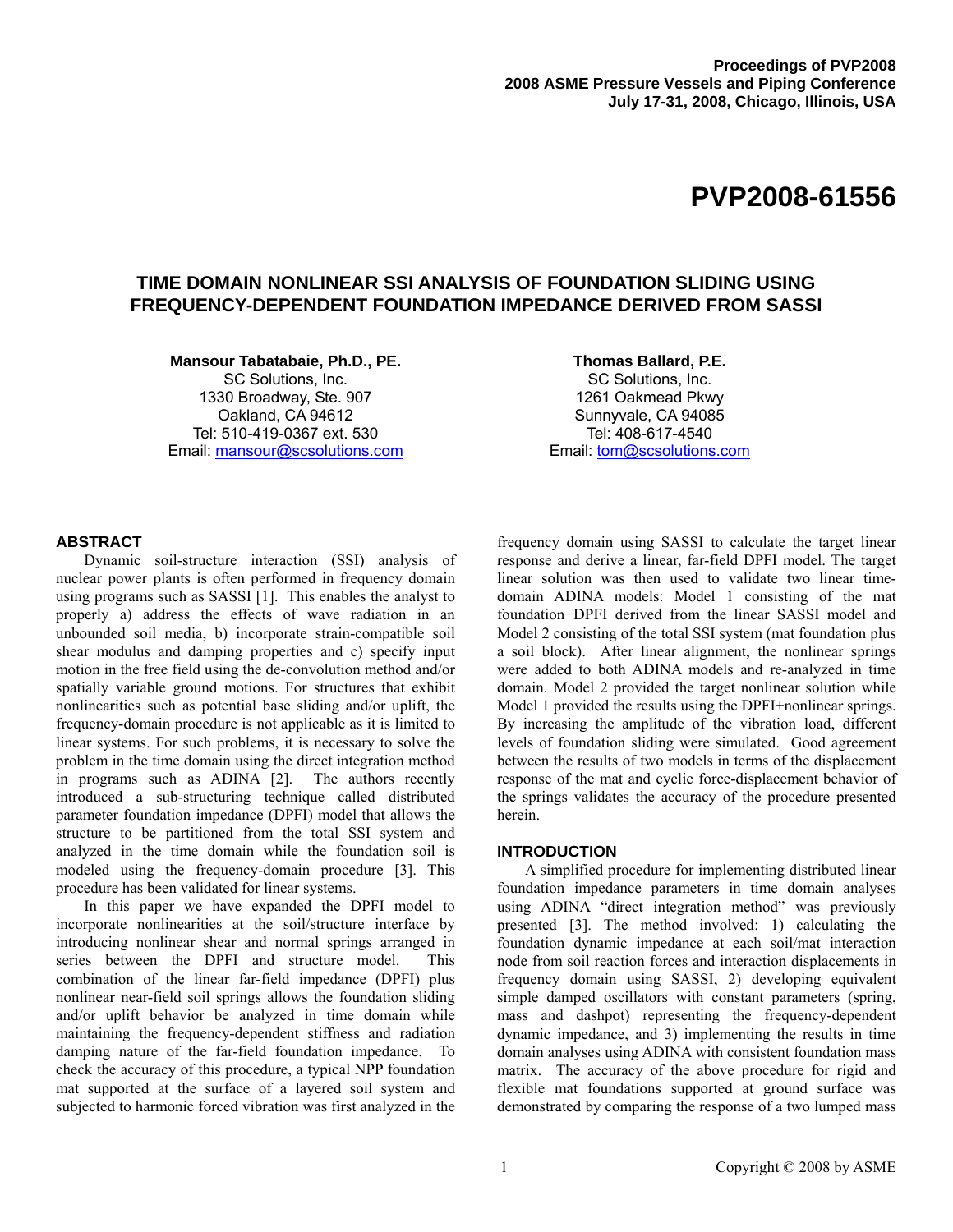parameter-foundation analyzed by SASSI and ADINA in frequency and time domain, respectively.

The above procedure was shown to be effective in modeling linear foundation response, which primarily accounts for the far-field foundation stiffness and radiation damping. In addition to the linear far-field response, the foundation soils may undergo significant nonlinear behavior in the near-field of the structure caused by the inertial feedback of the structure into the foundation. Such effects were not included in the procedure described above.

In the following, the above procedure is expanded to include distributed nonlinear springs to account for soil nonlinearity in the near-field of the structure. The accuracy of the new procedure using DPFI model is verified through a test problem.

# **METHODOLOGY**

Let's consider the problem of one-dimensional wave propagation in a semi-infinite soil column with uniform properties (elastic modulus, G, and mass density, ρ), as shown in Fig. 1. The column is subjected to a periodic motion,  $U_0(t)$  = f(-vt) at the surface, where v and t are the velocity of this particular wave type and time, respectively. Because the waves travel in one direction only (with no reflections), the displacement response at any point may be written as follows:

$$
U(x,t) = f(x - vt)
$$
 (1)

The particle velocity, U', strain, ε, and stress,  $\sigma$ , at any point along the soil column may be obtained from Equations 2, 3 and 4, respectively.

$$
U'(x,t) = df/dt = -v f'(x-vt)
$$
 (2)

$$
\varepsilon(x,t) = df/dx = f'(x - vt) \tag{3}
$$

$$
\sigma(x,t) = G \varepsilon(x,t) = G f'(x - vt) \tag{4}
$$

The boundary forces at the surface  $(x=0)$  may be then obtained from the stresses in Eq. 4, as shown below:

$$
P_0(t) = -\sigma(0,t) \cdot A = -G A f'(-vt) \tag{5}
$$

By substituting  $v = \sqrt{G/\rho}$  and the particle velocity from Eq. 2 into Eq. 5, we obtain:

$$
P_0(t) = (\sqrt{\rho}G) A U'_{0}(t)
$$
 (6)

As seen from Eq. 6, the forces at the surface are proportional to the velocity rather than displacement. Therefore, the entire semi-infinite soil column may be replaced by viscous dashpots having  $C = \sqrt{\rho}G$  per unit area, as shown in Fig. 1(b). These dashpots represent the effects of linear farfield zone.



#### **Fig 1 - Simulation of 1-D Wave Propagation in a Semi-Infinite Soil Column**

Now let's consider a one-dimensional wave propagation problem with two different material types, as shown in Fig.  $2(a)$ . The upper portion consists of a nonlinear material while the lower portion (which continues to great depths) consists of linear elastic material. The solution to this problem can be readily obtained by replacing the entire soil column with a spring and a dashpot in series, as shown in Fig. 2(b). The dashpot represents the lower semi-infinite soil column (far field) while the spring represents the upper nonlinear soil column (near field). In this model the near-field soil mass is ignored. It is noted that the dashpot properties in this case are controlled only by the far-field soil column and are not affected by the properties of the upper soil column, as shown in Fig. 2.



### **Fig 2 - Simulation of 1-D Wave Propagation in a Semi-Infinite Soil Column with Two Material Types**

The above discussion sets the stage for representation of the near-field and far-field foundation impedances in terms of springs and dashpots arranged in series. This representation, as shown in Fig. 2(b), is exact for one-dimensional wave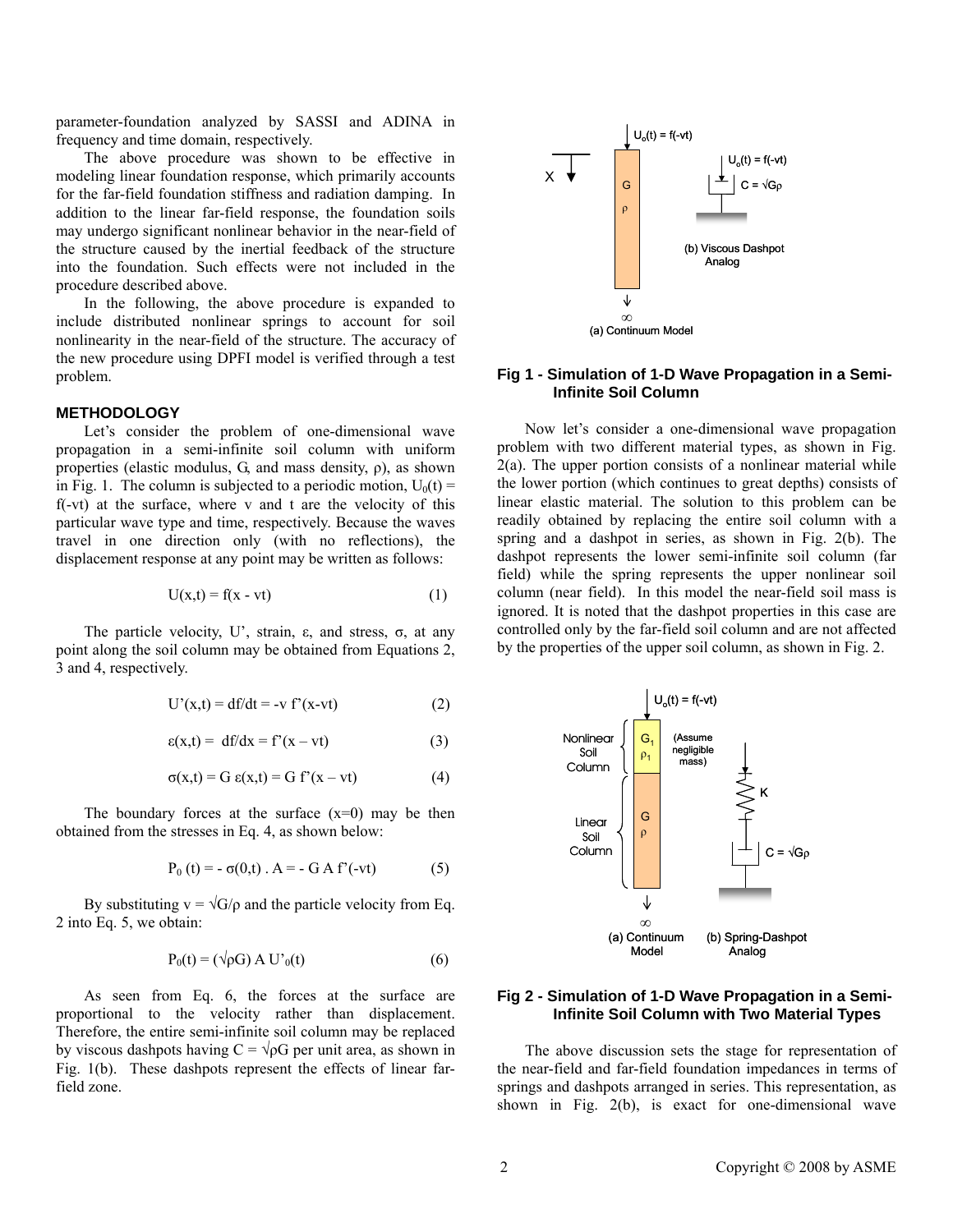propagation problem. However, in the case of two- and threedimensional foundation vibration problems, the break up of the near-field and far-field foundation impedances in terms of springs and dashpots is more complex. This is mainly due to the fact that the far-field impedance parameters, in general, are not uniform and are controlled by the foundation configuration and properties as well as soil properties, as opposed to depending on far-field soil column only as in the case of onedimensional wave propagation. In the following we will present a simplified procedure for developing nonlinear nearfield impedance model in conjunction with distributed linear far-field impedance model for use in time domain analysis.

According to the theory of plasticity, the nonlinear foundation deformations may be decomposed into elastic and plastic components, as shown in Eq. 7 (see Fig. 3).

$$
U = Ue + Up
$$
 (7)

Where U is the total displacement; and  $U^e$  and  $U^p$  are the elastic and plastic displacement components, respectively. Assuming that the plastic deformations only occur in a small zone below the foundation mat, Eq. 7 may be represented by a linear far-field oscillator acting on the elastic component of displacements and a nonlinear near-field spring acting on the plastic component of displacements, as shown in Fig. 4.



# **Fig 3 - Decomposition of Near-Field Displacements into Elastic and Plastic Components**

When the forces acting on the nonlinear springs are lower than yield forces,  $P_v$ , the foundation mat is fully bonded to the soil (i.e. no plastic deformations) and the only deformations are those provided by the linear oscillator representing the far-field impedance. As spring forces exceed the yield forces, plastic deformations start to develop, as provided by the near-field nonlinear spring, and are added on top of the elastic deformations provided by the far-field impedance. At the ultimate load,  $P_u$ , the foundation forces distributed to the farfield impedance remain constant while the footing goes through plastic displacements. It is assumed that during plastic deformations, the linear far-field foundation impedances remain constant.

It is also noted that when near-field spring forces are lower than the yield forces, the far-field dashpots representing the foundation radiation damping are fully engaged. When these forces exceed the ultimate forces of the nonlinear springs, the dashpots will be disengaged, as required.



**Fig 4 - Near-Field/Far-Field Foundation Model** 

#### **VALIDATION PROBLEM**

Nonlinear foundation vibration response of a twodimensional strip footing supported at the surface of a uniform half-space and subject to frictional sliding at the base was analyzed in time domain with ADINA using continuum and distributed foundation impedance models. The results were then compared to evaluate the accuracy of the procedure presented above. Both the rigid and flexible footing cases were considered. For the rigid footing case, the footing was modeled with no mass and assigned very stiff properties. For the flexible footing case, the actual footing properties, as listed in Fig. 5 were used. The results of the rigid footing are compared at the center of the footing while for the flexible footing case, the results at both the center and corner of the footing are calculated and compared. Three load cases corresponding to no sliding, moderate sliding and severe sliding of the footing were analyzed by varying the amplitude of the applied force. The no-sliding case represents the linear elastic problem of the far-field foundation vibration response. The elasto-dynamic response of the above system was also analyzed in frequency domain using SASSI. The SASSI results, which are considered accurate, were used as the basis for evaluating the accuracy of the ADINA linear elastic continuum and distributed impedance models (i.e. no sliding of the footing). The results of SASSI analyses were also used to develop DPFI model in terms of constant spring, mass and dashpot parameters, which were used in the ADINA distributed impedance model. The ADINA linear continuum model, having been verified above based on linear elastic analysis was then used to develop the nonlinear foundation response by increasing the amplitude of the applied load beyond the yield force of the sliding elements. The results of the ADINA nonlinear continuum model, which are now considered to be the target solution, were used as basis for verifying the accuracy of the ADINA nonlinear distributed near-field impedance model.

It is noted that the current validation is presented for harmonic forced vibration of a surface-supported mat foundation. Extension of the methodology to transient type input motions and embedded foundations are feasible and will be addressed in future studies.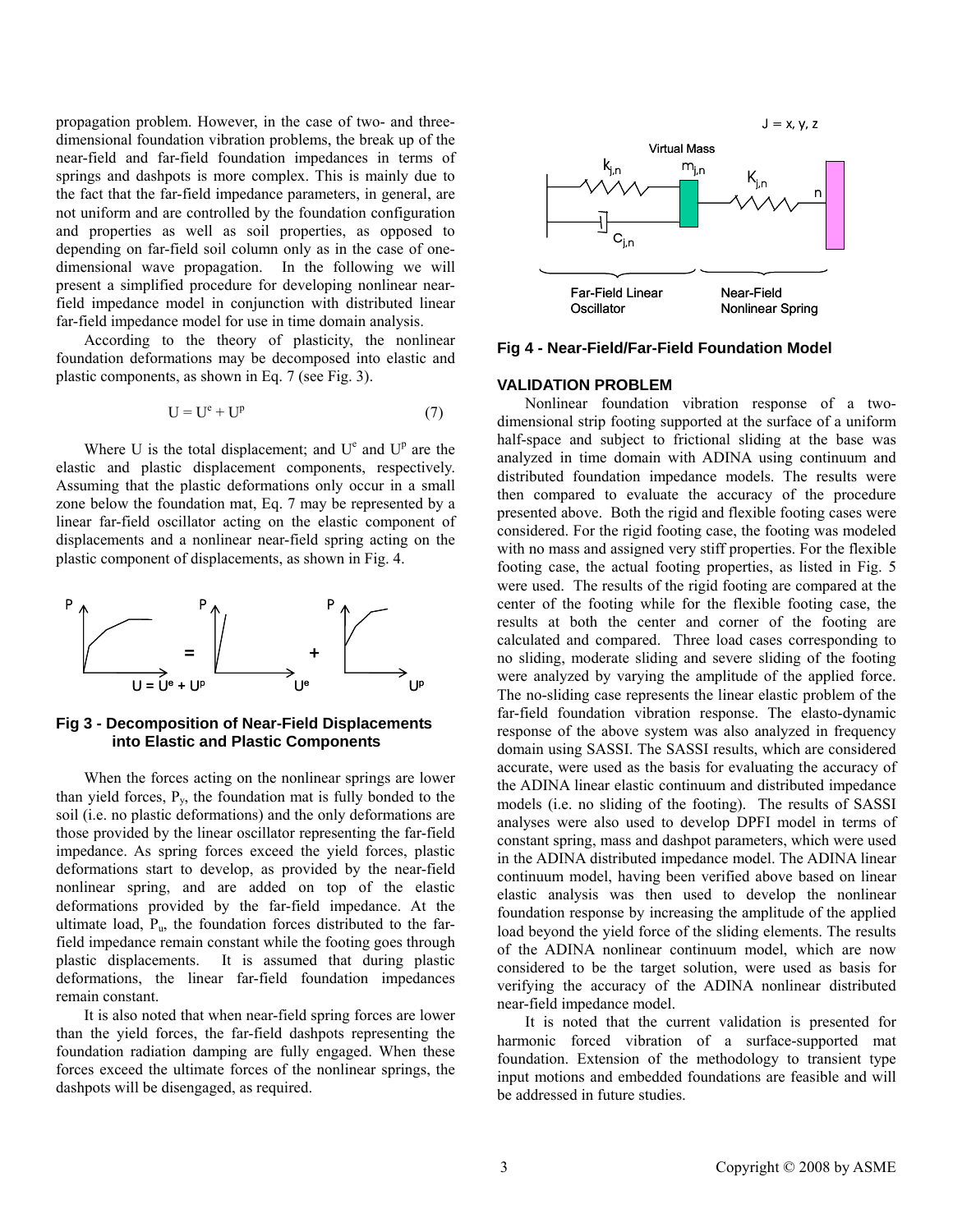# **Model Descriptions**

**ADINA Continuum Model:** Figure 5 shows a twodimensional plane-strain finite element ADINA model of a strip footing supported on the surface of a uniform half-space. The footing is 28 m wide and is subjected to a horizontal harmonic force of frequency 8 Hz. The structure footing and foundation properties are listed in Fig. 5. To represent the near-field foundation nonlinearity, a series of horizontal frictional elements are attached to the bottom of the footing, as shown in Fig. 6. These sliders are of kinematic hardening type and their force-displacement relationship is shown in Fig. 7. In the vertical direction, the footing is assumed to be fully bonded to the soil (i.e. a very large vertical stiffness, Kz, is used to connect the footing and foundation nodes in the vertical direction, as shown in Fig.6).



**Fig 5 - ADINA Continuum Model of Foundation Vibration** 







# **Fig 7 - Constitutive Model of Nonlinear Interface Elements**

In order to minimize the reflection of elastic waves arriving at the model boundaries (the so-called "box effect"), viscous dashpots, as described above were attached to the lateral and bottom boundaries of the ADINA model, as shown in Fig. 5. In addition, the lateral and bottom boundaries were placed about 3 and 2 wavelengths away from the footing, respectively, to provide for the effective absorption of the body and surface waves arriving at the model boundaries. The refinement of the finite element mesh was properly selected to satisfy the wavelength criteria for transmitting waves.

**SASSI SSI Model:** The two-dimensional finite element SASSI model of the strip footing-foundation system is shown in Fig. 8. This model is similar to that of ADINA except that the foundation media is represented by a horizontally layered soil system over uniform half-space. The SASSI analysis is performed in frequency domain and because it properly incorporates energy transmission boundaries, it can accurately calculate the response of structures on semi-infinite half-space. As such, the SASSI results are used as basis to verify the ADINA linear models and to develop the DPFI model.



**Fig 8 - SASSI Model of Foundation Vibration**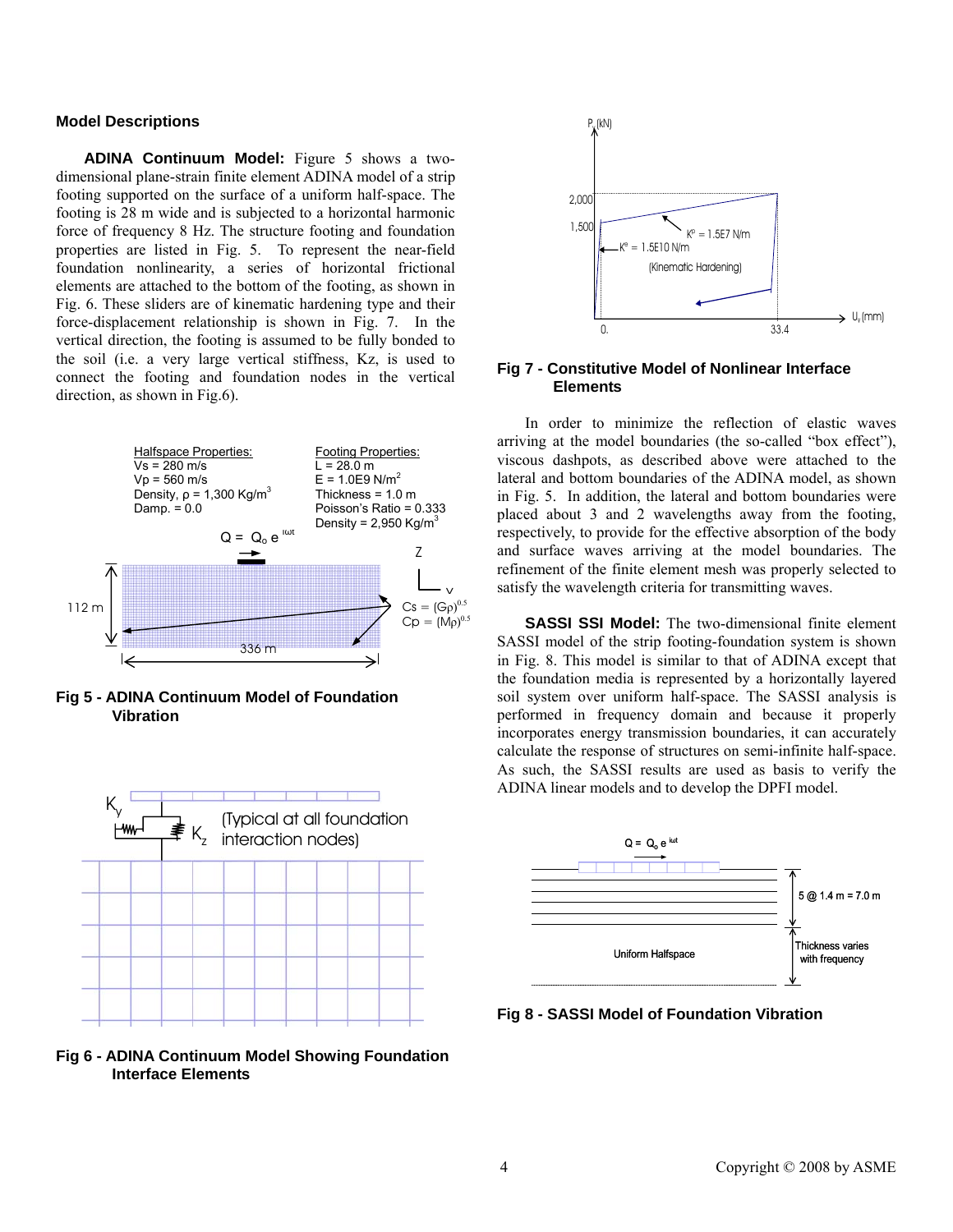**ADINA Distributed Impedance Model:** The ADINA model of the above strip footing with distributed impedance parameters is shown in Fig. 9. This model was used to verify the accuracy of the procedure presented herein for developing nonlinear distributed foundation impedance parameters. The far-field components of this model consist of horizontal and vertical single degree-of-freedom, damped oscillators with constant parameters, as obtained from SASSI analyses of the linear SSI system. The near-field components consist of nonlinear horizontal springs and very stiff vertical springs arranged in series, as discussed above.



**Fig 9 - ADINA Nonlinear Distributed Impedance Model of Foundation Vibration** 

#### **Comparison and Discussion of Results**

The models were analyzed for three load cases, as discussed below:

**Load Case 1 – Linear Foundation Response (Q0 = 1,500 kN):** In this case the footing is subjected to an 8-Hz harmonic force with amplitude slightly less than 1,500 kN. Because the load amplitude is less than the friction element yield force ( $Py = 1,500$  kN), the footing response is expected to remain in elastic range, i.e. footing fully bonded to the foundation with no sliding at the base. This case constitutes a linear elastic dynamic problem and the ADINA results can be directly compared with those of SASSI using far-field soil model.

Figure 10 compares the horizontal time-history response at the center of the rigid footing, as obtained from SASSI and ADINA continuum and distributed impedance analyses. Figure 11 shows the same comparisons at the center and corner of the footing for the flexible footing case. As seen from Figures 10 and 11, the steady state responses of the footing obtained from ADINA continuum and distributed impedance models are in good agreement with those of SASSI for both rigid and flexible footings. The difference between SASSI and ADINA responses in the early times is attributed to the Fourier Transform procedure and complex frequency response method used in SASSI. This exercise verifies the adequacy of the two ADINA models for capturing the linear far-field foundation response. In particular, it verifies that a) the ADINA

foundation continuum model developed above can properly handle the wave transmission for the 8-Hz vibration frequency and b) the ADINA distributed impedance model properly incorporates the linear far-field DPFI model, as obtained from SASSI analyses. The ADINA linear continuum model, as verified above, now becomes the basis for developing the nonlinear foundation vibration response using inelastic nearfield friction elements to verify the accuracy of the ADINA nonlinear distributed near-field impedance model.

**Load Case 2 – Nonlinear Foundation Response (Q0 = 1,650 kN):** In this case the force amplitude is set to  $O<sub>0</sub>$  $= 1,650$  kN, which is slightly higher than the friction element yield force. The purpose of this case is to let the friction elements slide but not have large displacements that will overshadow the elastic component of the response. This case constitutes a linear far-field problem with moderate near-field foundation nonlinearity. This problem was analyzed with both the ADINA continuum and distributed impedance models. The results in terms of the horizontal displacement time histories and horizontal force versus displacement relationships computed from the two ADINA models for rigid footing case are compared in Figures 13 and 14, respectively. The same comparisons for the flexible footing case are presented in Figures 15 and 16 for computed response at the center of the footing, and Figures 17 and 18 for computed response at the corner of the footing.

The results for the rigid footing case show an excellent agreement between the two ADINA models both in terms of the horizontal displacement time history response (see Fig. 13) and nonlinear force-displacement relationship (see Fig. 14) of the footing. For the flexible footing case, the shape of the steady state displacement time history responses of the footing show excellent agreement with peak amplitudes being within 15 percent both at the center (Fig. 15) and corner (Fig. 17) of the footing for the two ADINA models. The inelastic forcedisplacement behavior of the footing also shows reasonably good agreement between the two models for the flexible footing case (see Figures 16 and 18).

**Load Case 3 – Nonlinear Foundation Response (Q0 = 2,000 kN):** In this case the force amplitude is set to  $O<sub>0</sub>$  $= 2,000$  kN, which is significantly higher than the friction element yield force. This load will cause large inelastic footing displacements that are approximately an order of magnitude greater than the elastic component of displacements. Similar comparison of the results for the ADINA continuum and distributed impedance models are presented in Figures 19 and 20 for the rigid footing case; and Figures 21 and 22 for the footing center of the flexible footing case and Figures 23 and 24 for the footing corner for the flexible footing case.

Again the results for the rigid footing case show an excellent agreement between the two ADINA models both in terms of the computed horizontal displacement time history response and nonlinear force-displacement relationship of the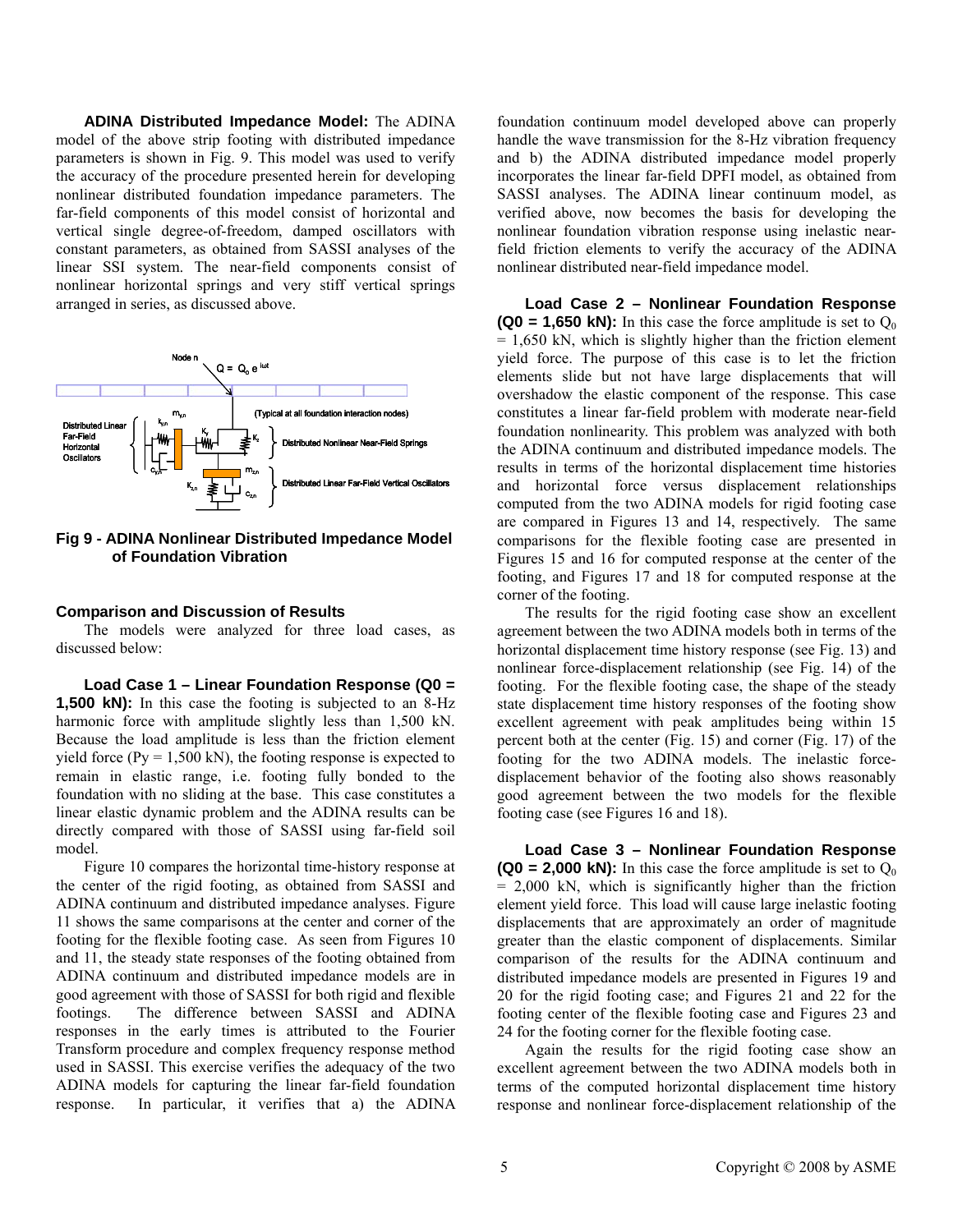footing. For the flexible footing case, the agreement between the two ADINA models is very much the same as for Load Case 2, as discussed above.

# **CONCLUSIONS**

An effective method for time-domain SSI analysis of foundation sliding using distributed foundation impedance parameters for rigid and flexible mat foundations supported at ground surface was presented. It was shown that when the distributed, near-field nonlinear springs and far-field linear foundation impedance parameters are arranged in series and attached to the bottom of a rigid or flexible mat, it is possible to adequately predict the response of the nonlinear foundation vibration problem in time domain using this simplified analog. Although the method validation was done for a simple case of two-dimensional steady state foundation vibration problem, it is expected to be equally valid for three-dimensional problems subject to transient seismic loading.

It is noted that the use of nonlinear near-field springs in conjunction with linear far-field impedance parameters require developing distributed impedance parameters. This is due to the fact that the distribution of contact stresses below the mat, in general, is highly non-uniform. As such, the accuracy of the methodology presented herein depends on the accuracy of the soil reaction forces and interaction displacements used to develop the distributed foundation impedance parameters. Finally, in this exercise no provision for vertical separation of the footing from the soil was considered (i.e. the footing is assumed to be fully bonded to the soil in the vertical direction). Any such localized de-bonding can significantly affect the frictional resistance of the footing and reduce the amount of foundation radiation damping. Although not verified at this time, the nonlinear distributed impedance methodology presented herein is expected to be able to model the above debonding effects.







**Fig 11 - Comparison of Computed Horizontal Displacements at Footing Center (Flexible Footing, Elastic Response, Q<sub>0</sub>=1500 kN)** 



**Fig 12 - Comparison of Computed Horizontal Displacements at Footing Corner (Flexible Footing, Elastic Response, Q<sub>0</sub>=1500 kN)** 



**Fig 13 - Comparison of Computed Horizontal Displacements at Footing Center (Rigid**  Footing, Inelastic Response, Q<sub>0</sub>=1650 kN)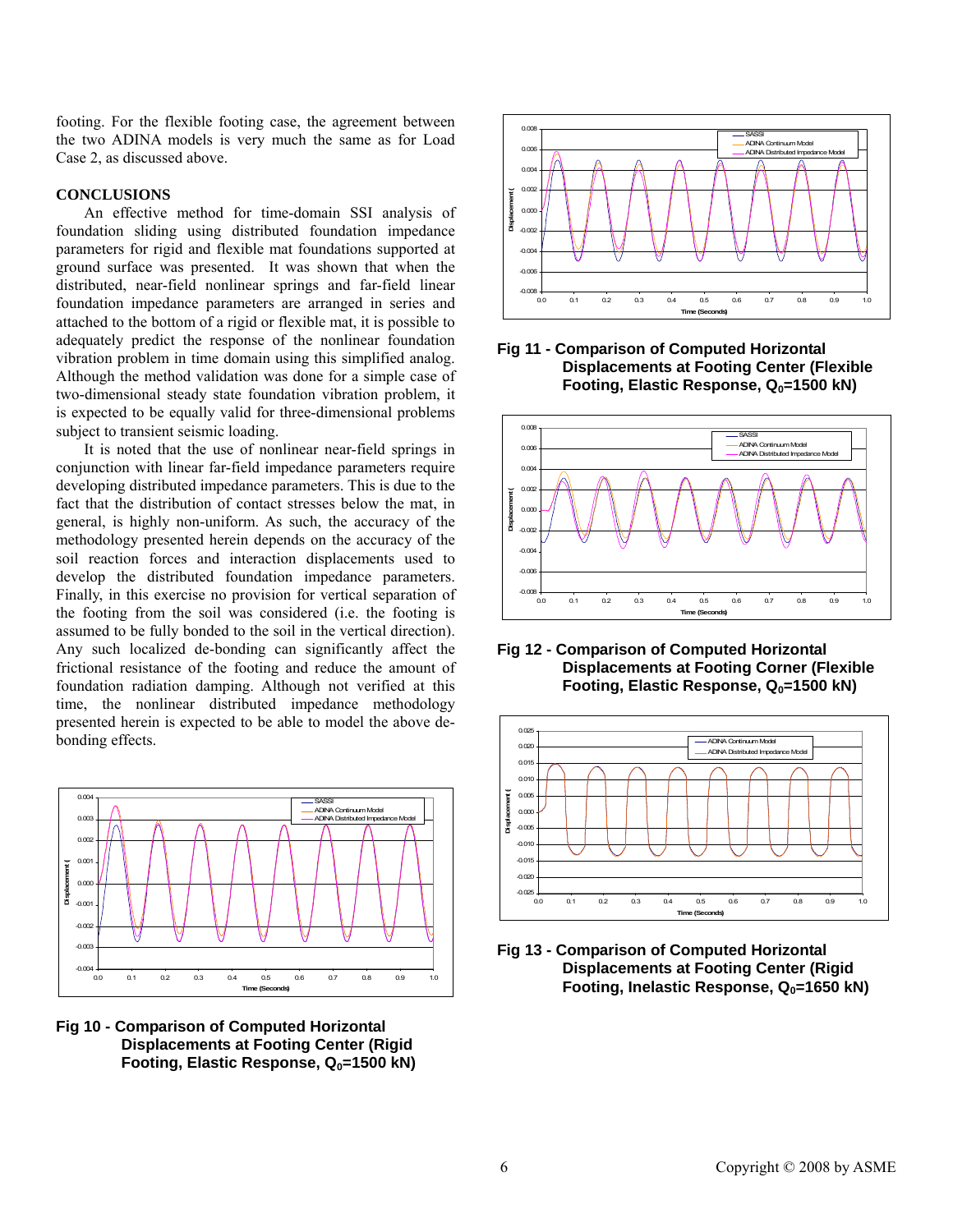

**Fig 14 - Comparison of Force versus Displacement Response at Footing Center (Rigid Footing, Inelastic Response, Q<sub>0</sub>=1650 kN)** 



**Fig 15 - Comparison of Computed Horizontal Displacements at Footing Center (Flexible**  Footing, Inelastic Response, Q<sub>0</sub>=1650 kN)



**Fig 16 - Comparison of Force versus Displacement Response at Footing Center (Flexible**  Footing, Inelastic Response, Q<sub>0</sub>=1650 kN)



**Fig 17 - Comparison of Computed Horizontal Displacements at Footing Corner (Flexible**  Footing, Inelastic Response, Q<sub>0</sub>=1650 kN)



**Fig 18 - Comparison of Force versus Displacement Response at Footing Corner (Flexible**  Footing, Inelastic Response, Q<sub>0</sub>=1650 kN)



**Fig 19 - Comparison of Computed Horizontal Displacements at Footing Center (Rigid**  Footing, Inelastic Response, Q<sub>0</sub>=2000 kN)